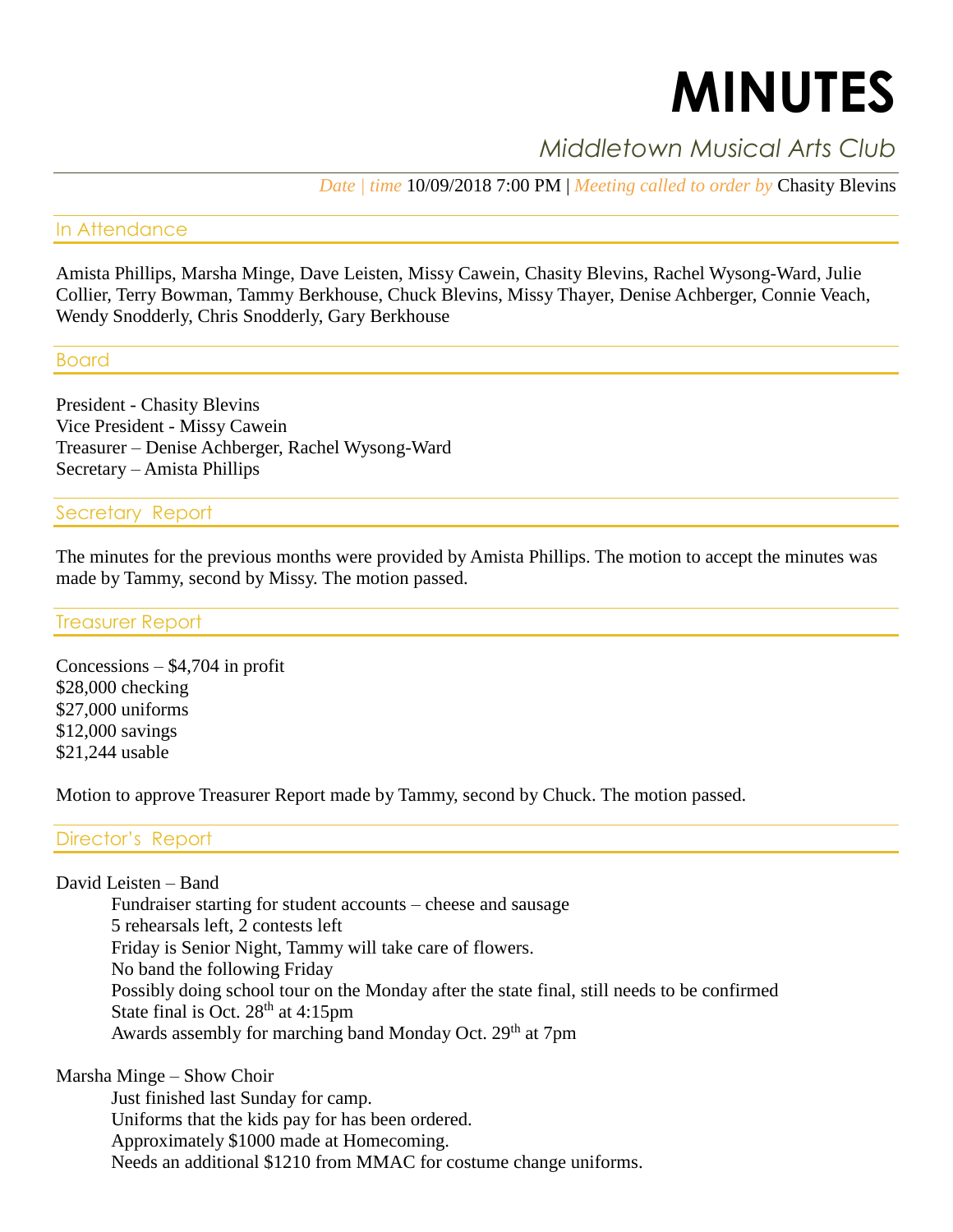Missy made the motion to approve the amount, Terry second. The motion passed. Dec.  $19<sup>th</sup> 12-1$  will perform at the State House.

Marsha needs a check for the choreographer in the amount of \$350 (amount needs to be verified).

Chuck made the motion to approve the amount, Tammy second. The motion passed. A show choir parent will be helping with coordinating money – Jim Langendorf November  $17<sup>th</sup>$  a raffle/auction will be held as a fundraiser.

Corey Hall – Orchestra No report

Stephanie Miller – Guard No report

#### Committee Reports

#### Committee reports

Maintenance & Transportation – Chuck Blevins & Gary Berkhouse May need to adjust the brakes on the uniform trailer. Everything else looks good for now.

Uniforms & Costumes – Tammy Berkhouse & Julie Collier Need to burn the raincoats, they smell like vomit. Can we possibly just get ponchos? Need to order more medium gloves for State. Z racks are needed – Tammy will look into it.

Hospitality & Celebrations – Tammy Berkhouse Chik Fil A was provided at one of the competitions, and this will continue once a year.

Concessions – Chasity Blevins & Michelle Stephens Resolved break in issue (for the most part) Still waiting on a check from Athletics for the concession product they sold on accident Drinks cost may be cut for this game to make sure we sell out Hot water warmers were purchased for hot chocolate/coffee

Website & Publicity – Kindra Davis No report

Ways & Means – Missy Cawein

Monday Oct  $22<sup>nd</sup>$  is the next dine and donate at City BBQ in West Chester from 10:30am – 10:00pm.

November 6<sup>th</sup> at Buffalo Wild Wings all day.

Wednesday October 24<sup>th</sup> at Grandpa Joe's – this one does not need a flyer, all sales for the day will go towards MMAC.

Trunk or Treat October  $25<sup>th</sup>$  for the music program.

Red Robin's denied our request for Dine and Donate.

Penn Station donated 6 sandwich coupons for Craft Show raffle.

At least 15 vendors are still needed for the Craft Fair.

Policy & Regulations – No update